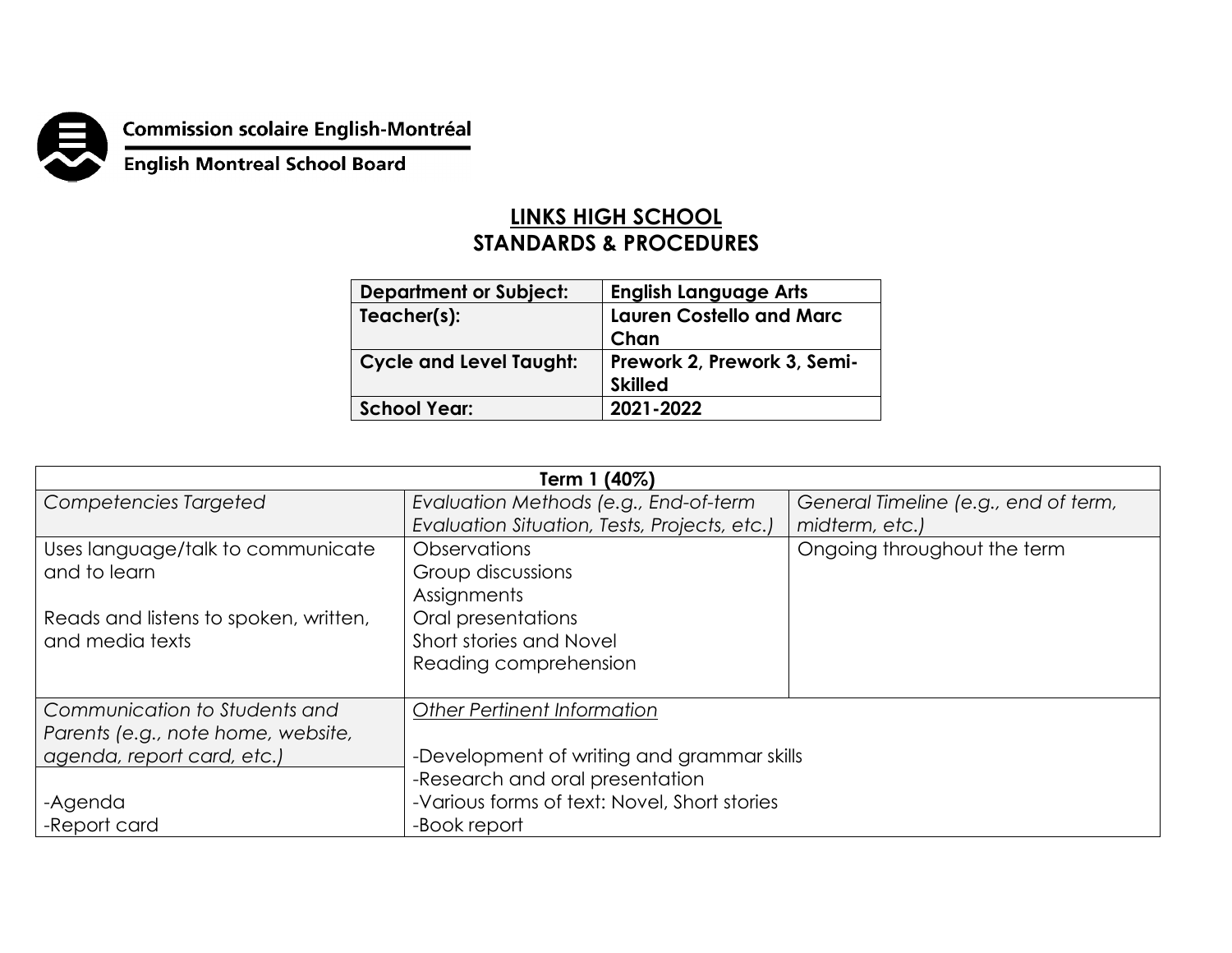| -Phone calls<br>-Emails<br>-Letters home<br>-Social media | -Art making as a vessel for comprehension<br>-Art History |
|-----------------------------------------------------------|-----------------------------------------------------------|
|                                                           |                                                           |